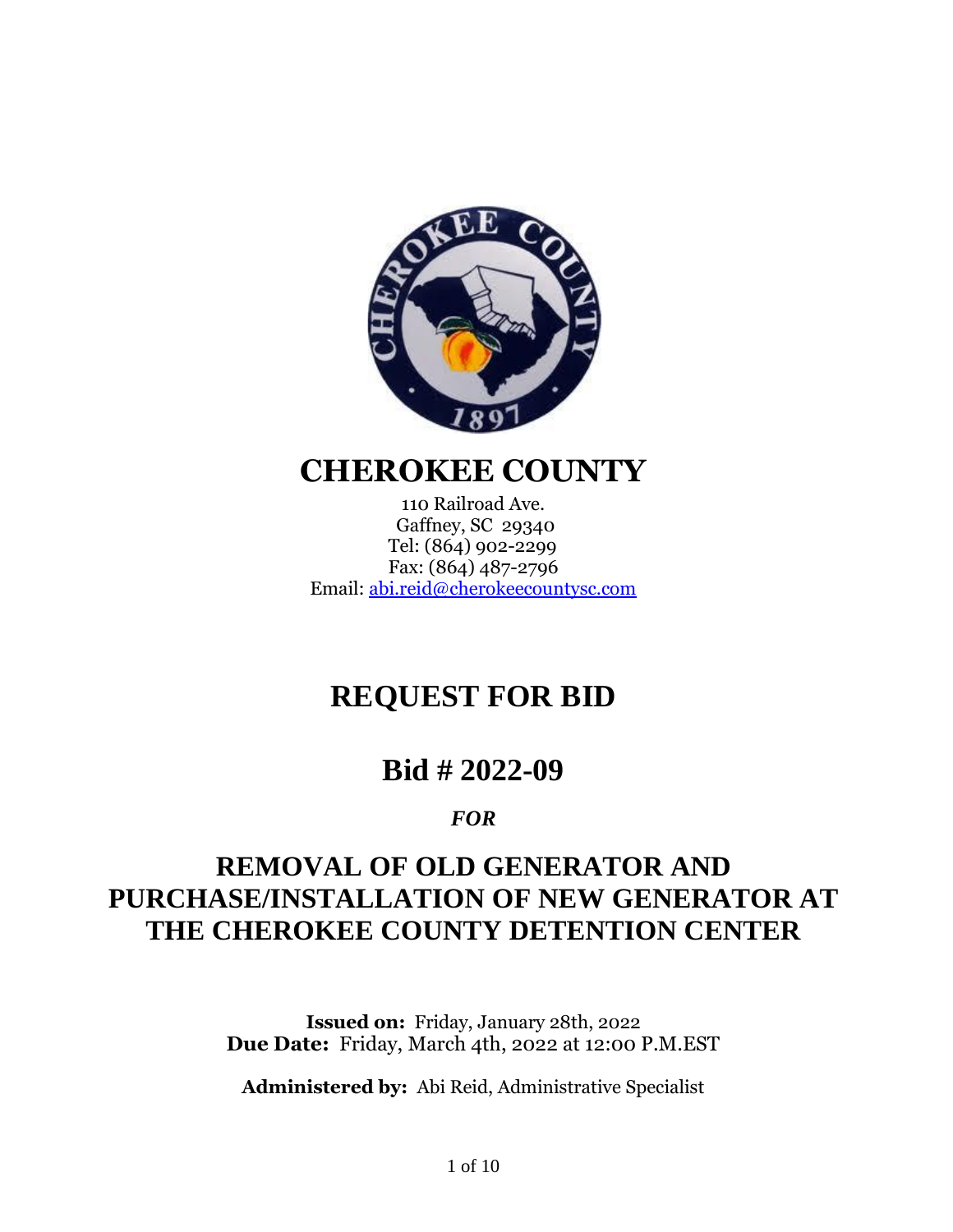## **INTRODUCTION and INTENT of RFB:**

#### **Notice to Vendors: Mandatory pre-bid meeting 02/04/2022 at 10am at the Cherokee County Detention Center. 315 W Dr. L M Rosemond Ln, Gaffney, SC 29340**

**To schedule an onsite visit please contact Major Anderson at the Cherokee County Detention Center (864) 490-9601.**

**Sealed bids** will be received by Cherokee County from experienced, qualified vendors who specialize in removal and installation of generators for the following:

#### **REQUEST FOR BID 2022-09**

#### **REMOVAL OF OLD GENERATOR AND PURCHASE/INSTALLATION OF NEW GENERATOR AT THE CHEROKEE COUNTY DETENTION CENTER**

Specifications include, but are not limited to: Turnkey project including the removal of existing generator and the furnishing and installation of a Tier 3 EPA compliant, 125kW standby diesel generator at the Cherokee County Detention Center with required voltage, etc. The scope also includes installation of a transfer switch as required.

125kw 480/277Vac / Three Phase /60Hz LC3114J Frame Alternator Alternator Strip Heater Permanent Magnet Excitation EMCP4.2B Controller Generator Running Relay Mainline Circuit Breaker – 200A 100% Rated Adjustable Trip 12Vdc Starting System Maintenance Free Battery 10A Battery Charger Jacket Water Heater Sound Attenuated Enclosure 395gallon Fuel Tank – 40hrs at 100% Load ASCO 300 Series ATS – 400A 480/277Vac 3Pole NEMA1 Enclosure ATS Controller with Deluxe Exerciser Trystar MTS – 400A 480/277Vac 3Pole NEMA3R Type 16 CAM Connectors Delivery to jobsite Factory Tech Startup Load Test 5year Warranty with rental coverage Rental to be in place within 24 hour in case of emergency Complete Electrical Installation All exposed wiring to be enclosed in rigid conduit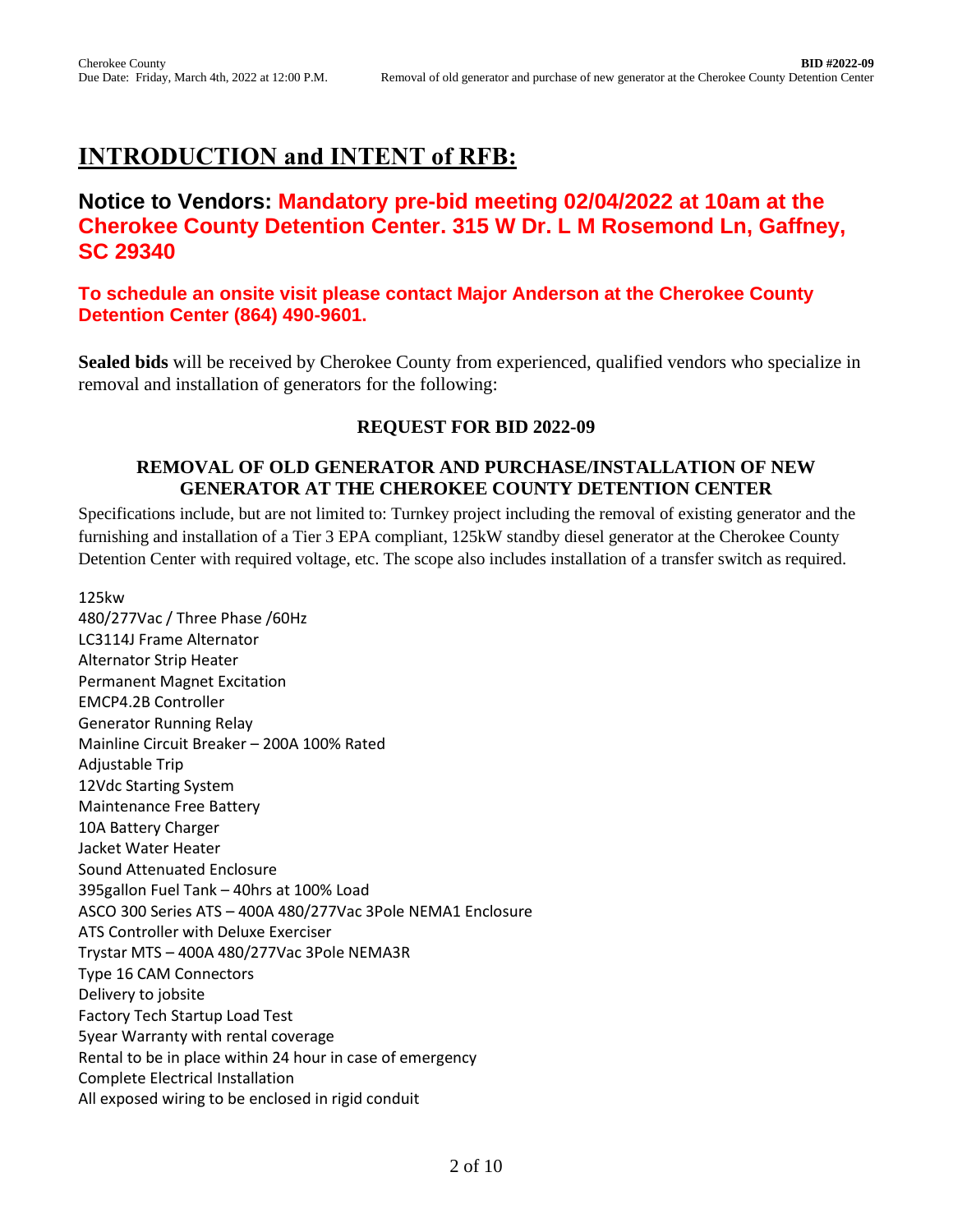Bids will be accepted until **Friday, March 4th, 2022 at 12:00 P.M.** at the Administration Department in the Cherokee County Office Building, 110 Railroad Ave, 2<sup>nd</sup> Floor, Gaffney, South Carolina 29340, Attn: Abi Reid. Complete specifications and instructions are attached herewith.

Bid documents may be obtained from Abi Reid at the County Office Building, by email Abi.Reid@cherokeecountysc.com. Bids shall be submitted in a **sealed envelope** identifying the company name, the RFB title, the RFB number, and the RFB due date on the face of the envelope.

Submission of a bid signifies the Contractor's agreement that its bid and the content thereof are valid and will become part of the contract that is negotiated between Cherokee County and the successful business. All prices submitted with the bid shall remain in effect for the contract period.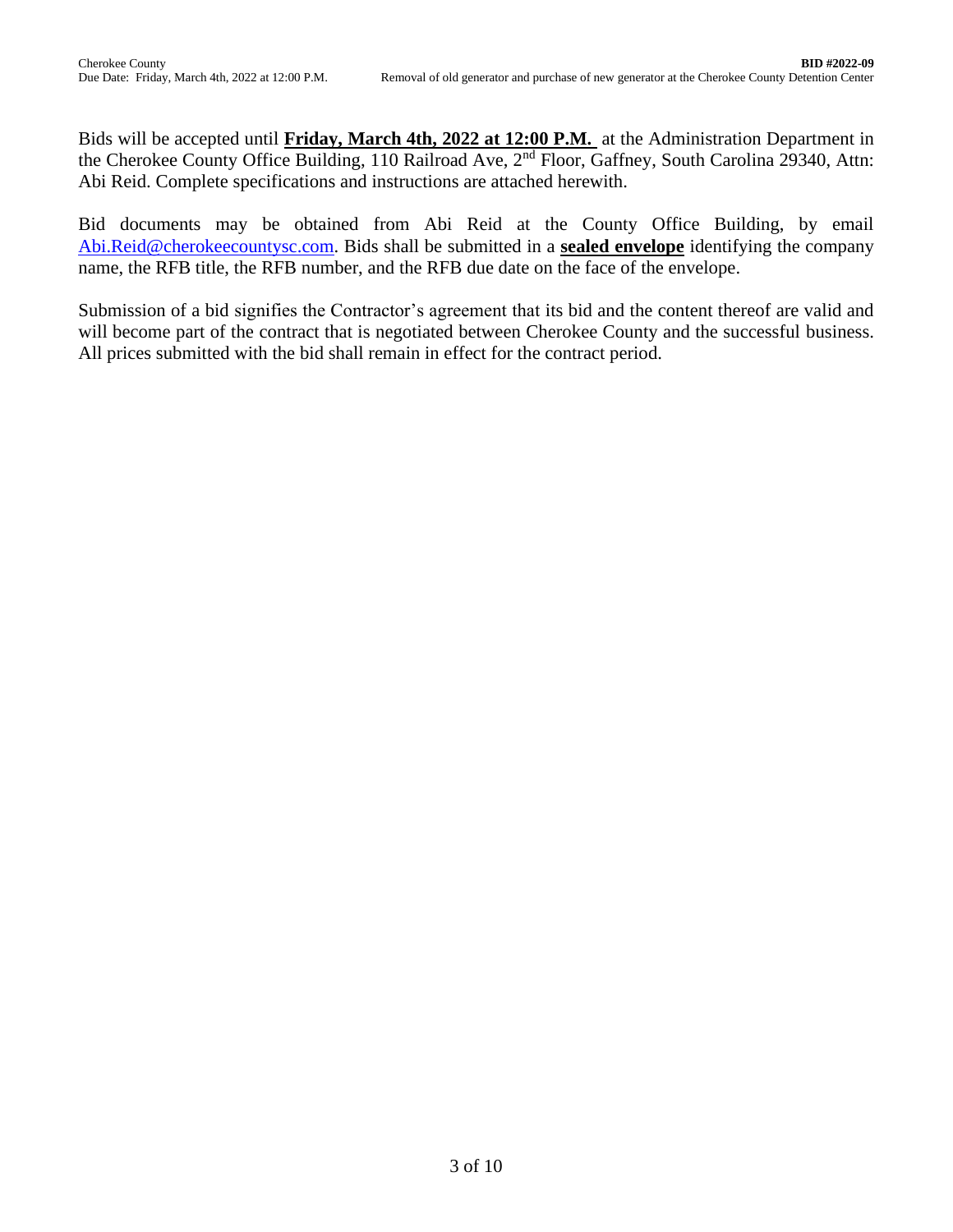#### **GENERAL CONDITIONS and FINANCIAL PROVISIONS:**

**PRICING:** The company warrants that the pricing stated herein shall remain firm for a period of one (1) year from the first day of the contract period. Pricing shall include all charges that may be imposed in fulfilling the terms of the contract. A maximum of 5% per year during the second and third year will be accepted.

**PAYMENT TERMS:** Payment terms are NET 30 days following receipt of correct invoice. Invoices must be submitted to:

Cherokee County Attn: Accounts Payable 110 Railroad Ave Gaffney, SC 29340

Cherokee County is responsible for all payments to the Company under this contract.

**SUBCONTRACTING:** The Company shall not have the right or power to assign, subcontract, or transfer interest in this bid. The Company is prohibited from subcontracting any services covered in the scope of work.

**CHANGES:** Cherokee County shall have the right, at any time, to alter the specifications to meet increased or decreased needs. If any such changes cause an increase or decrease in the cost or the time required for the performance, or otherwise affects any other provision of this agreement, an equitable adjustment shall be made and this agreement shall be modified in writing accordingly.

**AVAILABILITY OF FUNDS:** Any and all payments to the Company shall be deemed binding only to the extent of appropriated funds for the purpose set forth in this bid.

**NON-DISCRIMINATION:** The Company shall not discriminate against any individuals and will take proactive measures to assure compliance with all Federal and State requirements concerning fair employment, employment of people with disabilities, and concerning the treatment of all employees without regard to discrimination based upon age, race, color, religion, sex, national origin or disability.

**GOVERNING LAWS:** This contract is made under and shall be governed and construed in accordance with the laws of the State of South Carolina.

**ADVERTISING:** In submitting a bid to Cherokee County, the Company agrees not to use the results of their bid as a part of any commercial advertising without prior approval of Cherokee County Government.

**CONFIDENTIALITY OF BIDS:** In submitting a bid the Company agrees not to discuss or otherwise reveal the contents of the bid to any source outside of Cherokee County Government until after the award of the contract. Companies not in compliance with the provision may, at the option of Cherokee County, be disqualified from contract award. Only discussions authorized by the issuing agency are exempt from this provision.

**COST FOR BID PREPARATION:** Any costs incurred by a Company in preparing or submitting bids are the Companies' sole responsibility. Cherokee County will not reimburse any Company for any costs incurred prior to award of this contract.

**TIME FOR ACCEPTANCE:** Each bid shall state that it is a firm offer which may be accepted within a period of 90 days following the submittal date, Friday, March 4th, 2022. Although the contract is expected to be awarded prior to that time, the 90-day period is requested to allow for unforeseen delays.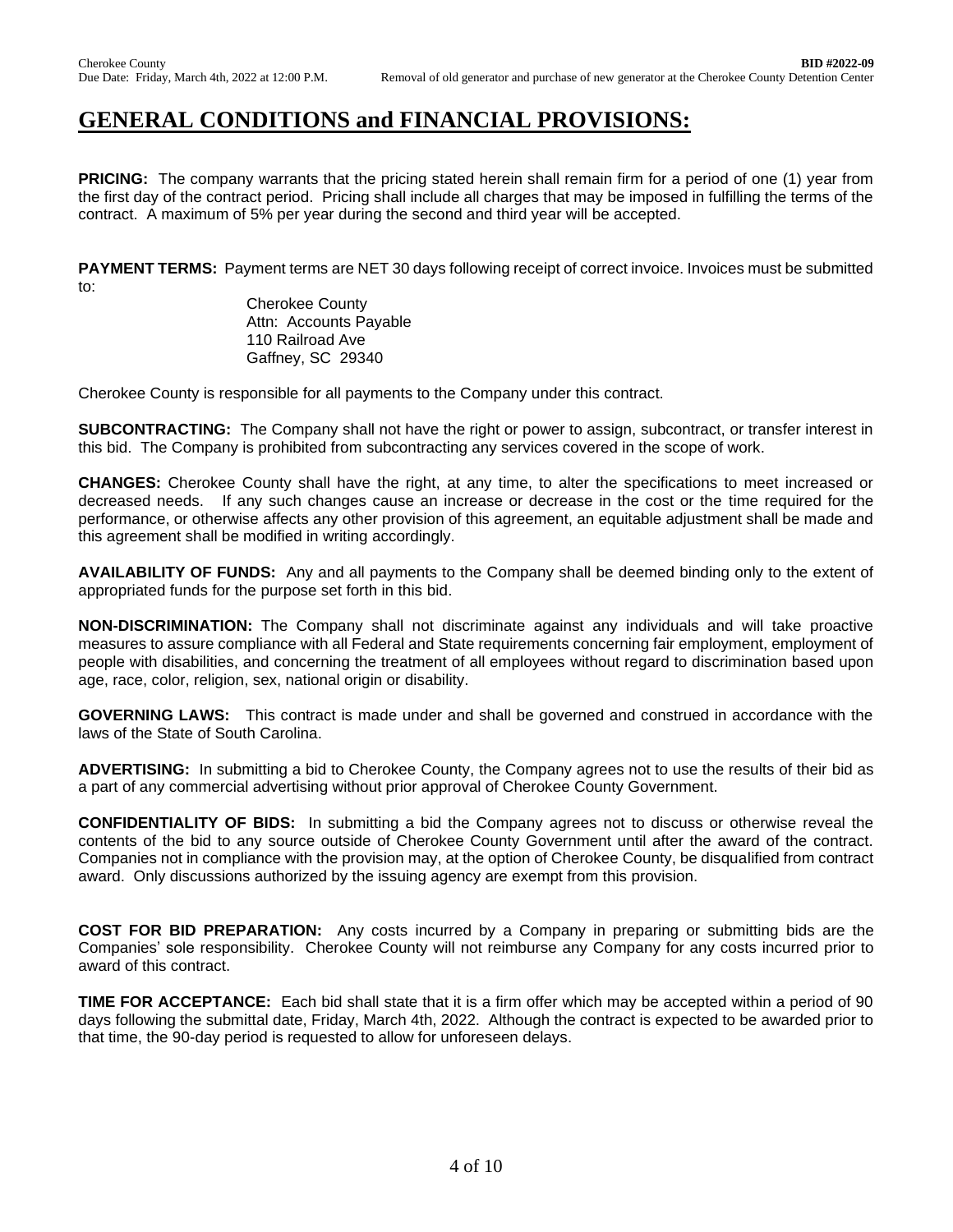**RIGHT TO SUBMITTED MATERIAL:** All responses, inquiries, or correspondence relating to or in reference to this Request for Bids, and all other reports, charts, displays, schedules, exhibits, and other documentation submitted by the Company shall become the property of Cherokee County when received.

**COLLUSIVE BIDDING**: The vendor's signature on the Cherokee County "Request for Bid (RFB)" is a guarantee that the prices quoted have been arrived at without collusion with other eligible Company and without effort to preclude Cherokee County Government from obtaining the lowest possible competitive price.

**ERRORS AND OMISSIONS:** The Contractor shall not take advantage of any errors or omissions in this RFB. The Company shall promptly notify Cherokee County Government of any omissions or errors found in this document.

**BID OPENING:** The bid deadline is Friday, March 4th, 2022 at 12:00 P.M. and opened at 5:00 P.M. on Monday, March  $7<sup>th</sup>$ , 2022 at the Cherokee County Council Meeting. At that time the package containing the bids from each responding Company will be publicly opened. At that time the name of the Company and the cost(s) offered will be announced. This is an open and public meeting. Interested parties may attend. However, it must be noted that these costs and their components are subject to further evaluation for completeness and correctness. Therefore, the cost(s) announced at that time may not be an exact indicator of the Companies pricing position. Neither can the assumption be made that the Company with the lowest price offered will be awarded the contract. See **"EVALUATION CRITERIA"** and "**AWARD OF BID"** for further explanation on the components involved with the award of this contract.

**EVALUATION CRITERIA:** Cherokee County Government, at its sole discretion, following an objective evaluation, will award this contract to the most responsible, responsive Company. The bids will be evaluated on a "best overall value" basis including, but not limited to, completeness and content of the bid, pricing, quality, the Company's ability to follow the specifications, the Company's ability to provide a team of skilled, trained employees, the Company's experience with similar projects and the Company's responses to "Mandatory Issues". In addition to these considerations, the evaluators may request additional information, oral presentations or discussions with any or all of the responding Company's to clarify elements of their bid or to amplify the materials presented in any part of the bid. However, Companies are cautioned that the evaluators are not required to request clarification; therefore, all bids should be complete and reflect the most favorable terms available from the Contractor.

Cherokee County reserves the right to make independent investigations as to the qualifications of the Company. Such investigations may include contacting existing customers. Companies should keep in mind that this is a Request for Bids and not a request to contract. Cherokee County reserves the unqualified right to accept or reject any and all bids, and to waive any irregularities as may be permitted by law when it is deemed that such action will be in the best interest of Cherokee County.

**REFERENCE TO OTHER DATA:** Only information which is received in response to this Request for Bids will be evaluated. Reference to information previously submitted shall not be evaluated.

**AWARD OF BID:** Cherokee County Government, at its sole discretion, following an objective evaluation, will award this contract to the most responsible, responsive Company. Price will be a major consideration but will not be the determining factor in our selection. The award of this contract will be based and granted on "**BEST VALUE." "BEST VALUE"** will allow Cherokee County to consider factors beyond pricing such as whether the responsible Company is able to meet and/or exceed the required specifications. **"BEST VALUE"** will permit and reflect prudent stewardship of public funds and trust. Award of the contract to one Company does not mean that the other bids lacked merit. Award of the contract signifies that after all factors have been considered, the selected bid was deemed most advantageous to Cherokee County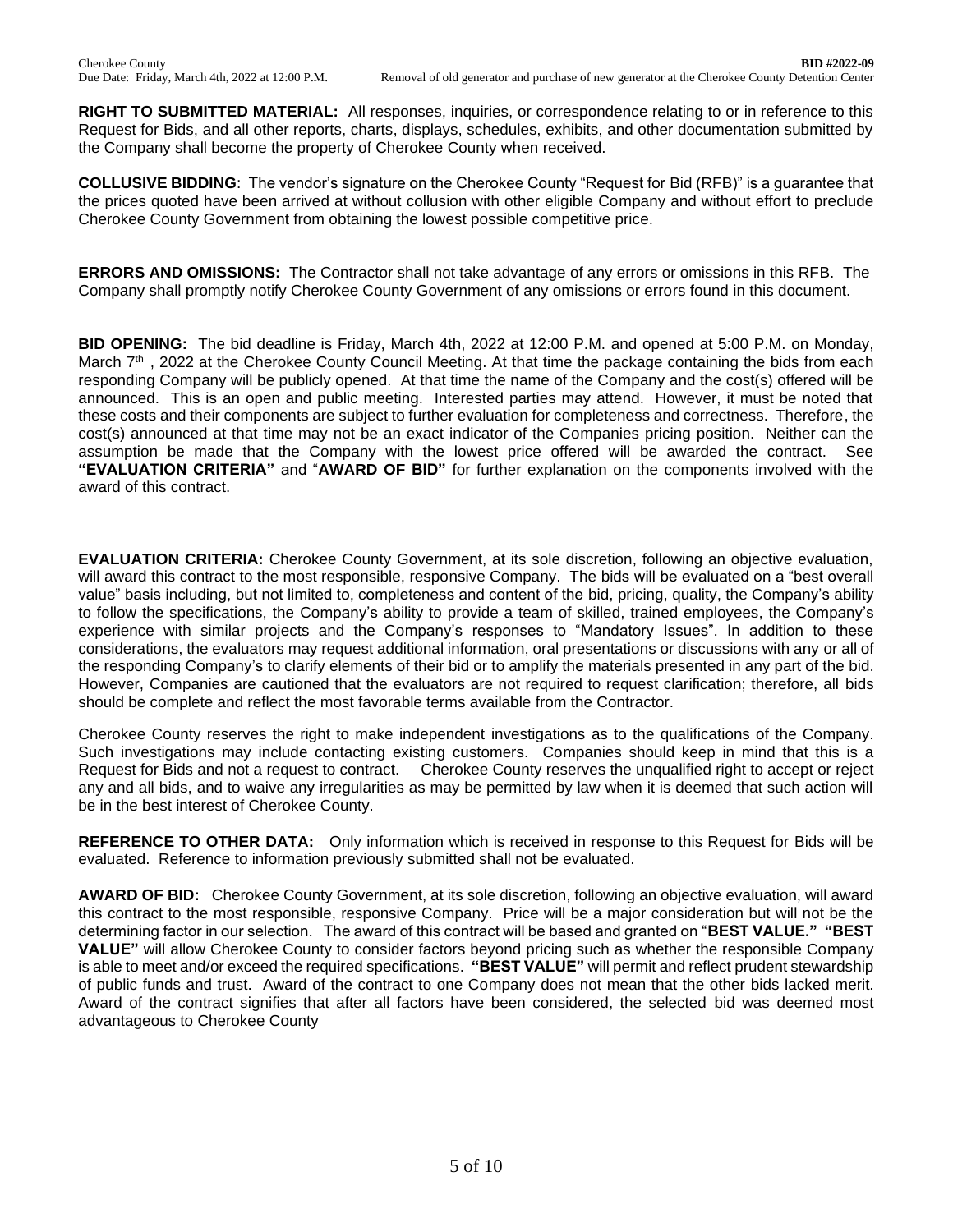**NOTIFICATION OF AWARD:** After all prerequisites and specifications have been met by the Company and the award for Paving has been made, the successful Company will be notified within ten(10) working days of this award. Cherokee County will notify the successful Company in writing, either by a LETTER OF AWARD or a PURCHASE ORDER or both. VERBAL NOTIFICATION OF THE AWARD OF THIS CONTRACT IS NOT CONSIDERED A RELIABLE MODE OF NOTIFICATION AND, THEREFORE, WILL NOT BE RECOGNIZED AS AN OFFICIAL NOTIFICATION*.*

**TERMINATION FOR CAUSE:** Cherokee County reserves the right to terminate this contract at any time for cause. The violation of any provision or condition contained in this contract, or the refusal, failure, or inability to carry out any provisions of this contract shall constitute sufficient grounds to terminate this contract for cause.

**TERMINATION WITHOUT CAUSE:** Cherokee County and the Company may terminate this contract without cause. Written notice of termination must be sent via certified U.S. mail no later than thirty (30) days prior to the termination date.

## **EMPLOYEE GUIDELINES:**

**DRUG POLICY:** The Company certifies that it maintains a drug free work place environment to ensure worker safety and workplace integrity. The Company further agrees their employees shall comply with Cherokee County's Drug-Free Workplace Policy.

**EMPLOYEE GUIDELINES:** The Company shall use only qualified personnel to provide the required services. The Company shall be responsible for insuring that employees abide by all rules and regulations set forth for the buildings and grounds.

## **SAFETY:**

**State and Federal Regulations:** The Company shall perform all work in accordance with State and Federal safety regulations in regards to work zones, work areas, equipment, vehicles, tools and supplies. The Company shall provide all necessary and required work zone protective devices and traffic channeling devices as required under State and Federal safety regulations.

**Public Safety:** The Company shall protect the safety and convenience of the general public. The Company shall perform work as needed and necessary to protect the general public from hazards.

## **SPECIAL CONDITIONS:**

**HISTORICALLY UNDERUTILIZED BUSINESSES:** Cherokee County invites and encourages participation in this Request for Bids process by businesses owned by minorities, women, disabled, disabled business enterprises and non-profit work centers for the blind and severely disabled.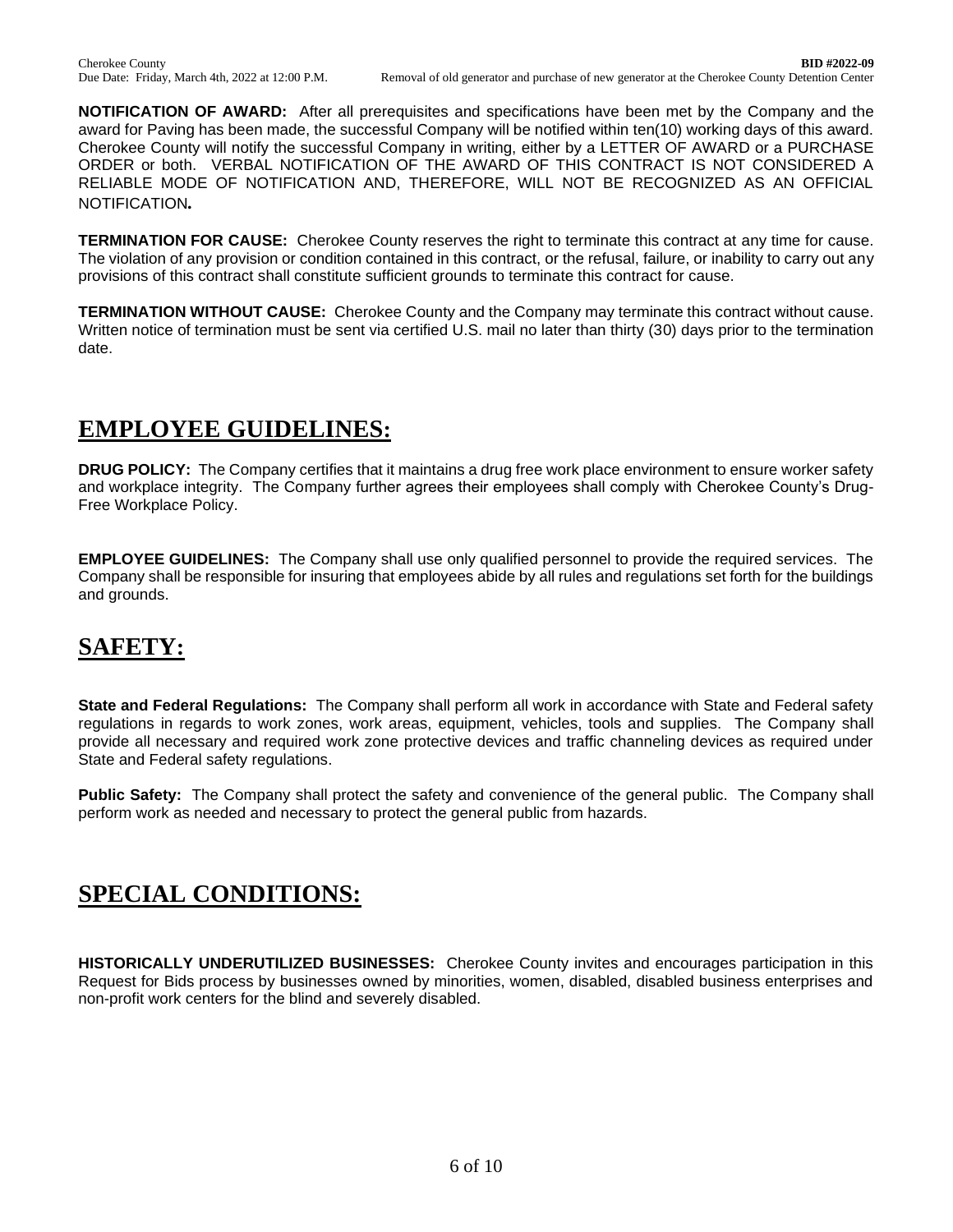# **BID INFORMATION:**

• Bids will be received by Cherokee County until Friday, March 4th, 2022 at 12:00 P.M. EST. Bids may be submitted by mail or delivered in person. **NO** faxed or email bids will be accepted. Cherokee County must receive all bids at the following location PRIOR to the date and time specified. Any bid received after the date and time prescribed shall **NOT** be considered for award and the bid shall be returned to the Company.

Each bid must be submitted in a sealed envelope, addressed to:

Cherokee County Attn: Abi Reid 110 Railroad Ave Gaffney, SC 29340

- Each sealed envelope containing a bid must be plainly marked with the **"COMPANY'S NAME", "RFB TITLE", "RFB NUMBER", and the "RFB OPENING DATE & TIME".**
- All bids must be submitted on the required forms. All blank spaces for bid prices must be completed in ink or typewritten. The Bid Forms must be completed, signed, and dated by an official of the company authorized to bind the firm. Unsigned bids will not be considered. Bids must consist of one (1) original and one (1) copy. These bids shall be marked as such – Original and Copy.
- Questions regarding this RFB must be submitted in writing directly to **Abi Reid, [Abi.Reid@cherokeecountysc.com.](mailto:Abi.Reid@cherokeecountysc.com)**
- A conditional or qualified bid will not be accepted.
- Prior to receiving the contract, the successful bidders will be required to submit a Certificate of Liability Insurance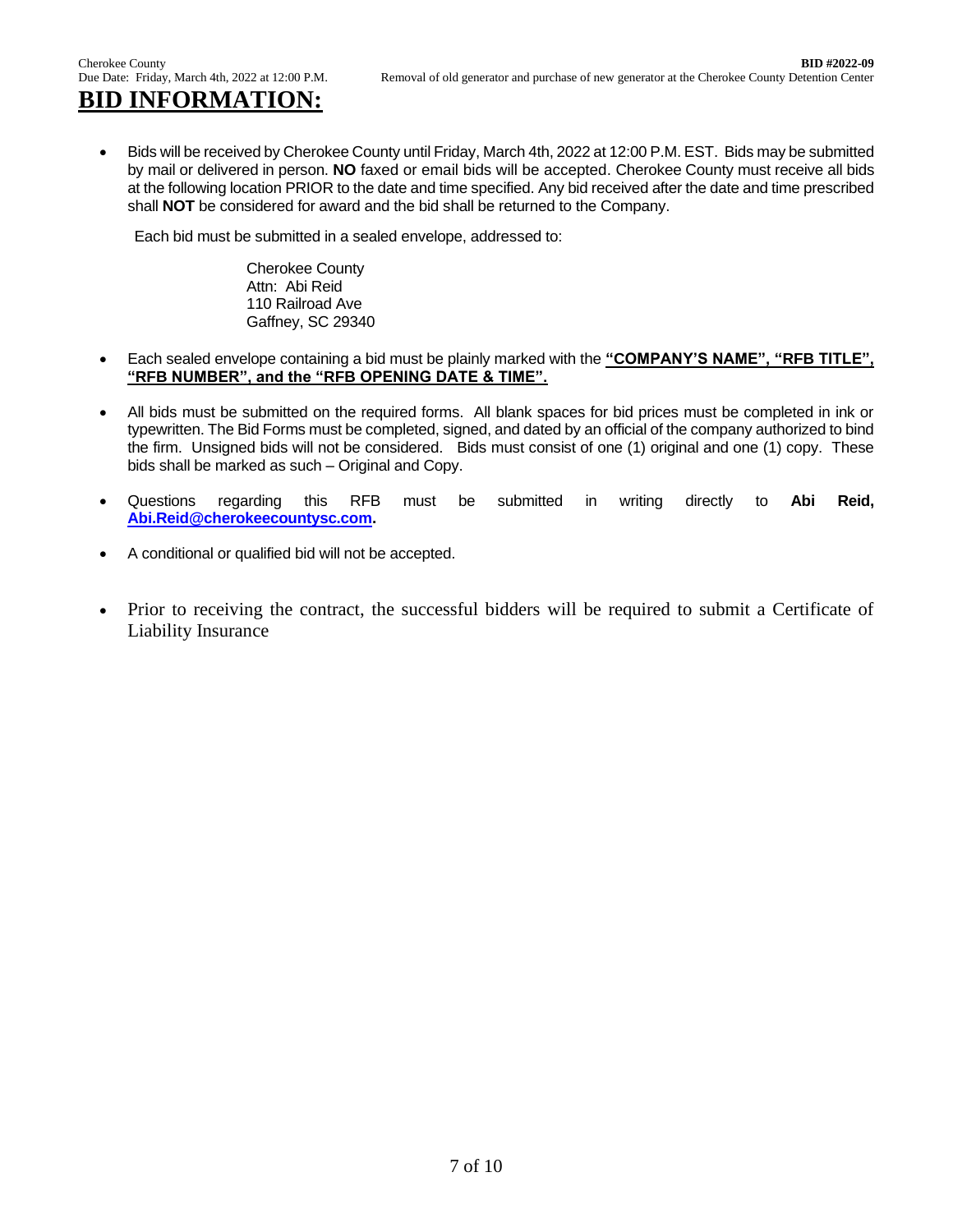## **COMPANY INFORMATION:**

- 1. Owner of the Company\_\_\_\_\_\_\_\_\_\_\_\_\_\_\_\_\_\_\_\_\_\_\_\_\_\_\_\_\_\_\_\_\_\_\_\_\_\_\_\_\_\_\_\_\_\_\_\_\_
- 2. Location of the Company \_\_\_\_\_\_\_\_\_\_\_\_\_\_\_\_\_\_\_\_\_\_\_\_\_\_\_\_\_\_\_\_\_\_\_\_\_\_\_\_\_\_\_\_\_\_\_
- 3. List the number of years in business \_\_\_\_\_\_\_\_\_\_\_\_\_\_\_\_\_\_\_\_\_\_\_\_\_\_\_\_\_\_
- 4. Is your business full or part-time? \_\_\_\_\_\_\_\_\_\_\_\_\_\_\_\_\_\_\_\_\_\_\_\_\_\_\_\_\_\_\_\_

5. List the number of people employed on a regular basis. \_\_\_\_\_\_\_\_\_\_\_\_\_\_\_\_\_\_\_\_\_\_

6. Do you maintain an office that is staffed during normal daily working hours?

\_\_\_\_\_\_\_\_\_\_\_\_\_\_\_\_\_\_\_\_\_\_\_\_\_\_\_\_\_\_\_\_\_\_\_\_\_\_\_\_\_\_\_\_\_\_\_\_\_\_\_

\_\_\_\_\_\_\_\_\_\_\_\_\_\_\_\_\_\_\_\_\_\_\_\_\_\_\_\_\_\_\_\_\_\_\_\_\_\_\_\_\_\_\_\_\_\_\_\_\_\_

7. Who is the County's contact person in the event your firm is awarded the contract?

E-mail Address: **E-mail Address:** 

8. List at least four (4) references of firms (not residences) in which your company has provided services within the past two (2) years.

| <b>Company Name</b> | <b>Contact Name</b> | <b>Telephone Number</b> |
|---------------------|---------------------|-------------------------|
|                     |                     |                         |
|                     |                     |                         |
|                     |                     |                         |
|                     |                     |                         |
|                     |                     |                         |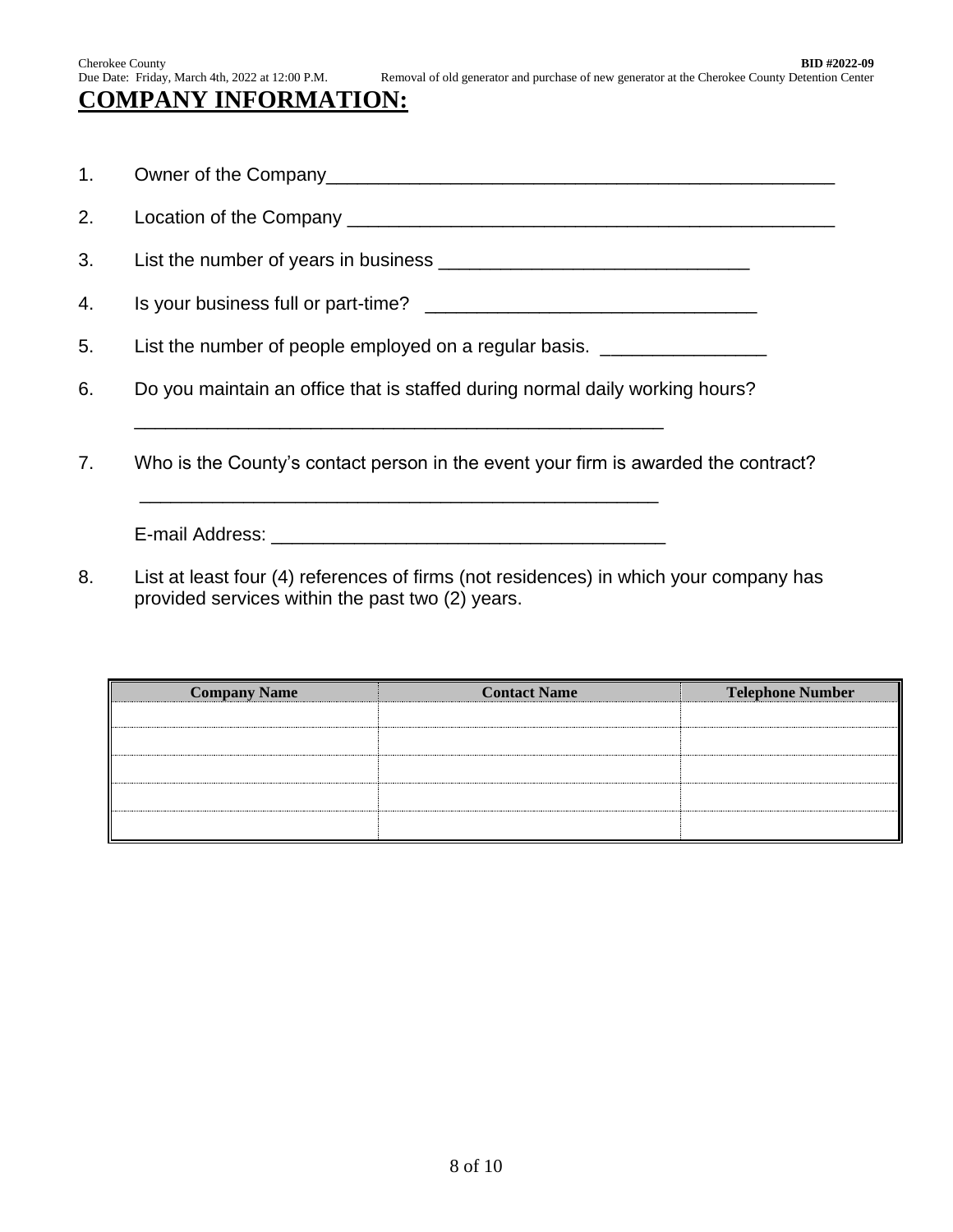

#### **CHEROKEE COUNTY 110 RAILROAD AVE GAFFNEY, SC 29340**

## **REQUEST FOR BID (RFB)**

#### RFB TITLE: **REMOVAL OF OLD GENERATOR AND PURCHASE/INSTALLATION OF NEW GENERATOR AT THE CHEROKEE COUNTY DETENTION CENTER**

RFB NUMBER: **# 2022-09**

**January 28th, 2022 Abi Reid**

Issue Date: **Purchasing Contact & Telephone Administrative Specialist 864-902-2299**

#### **BID DUE DATE & TIME:**

# **Friday, March 4th, 2022 @ 12:00 P.M. EST**

#### **NOTE: Bids received after the opening date and time will not be accepted.**

Cherokee County Government solicits your company to submit a bid on the above referenced project. By signing this form, the Company signifies their acceptance of all terms, conditions, and specifications set forth in this Request for Bids. All bids must have an authorized signature in the space provided below. Two (2) copies of your bid must be sealed and delivered to: CHEROKEE COUNTY, Administrative Office, 110 Railroad Ave, Gaffney, SC, 29340 before the RFB deadline. The package containing bids for this project must reference the "COMPANY'S NAME", "RFB TITLE", "RFB NUMBER", and the "RFB OPENING DATE & TIME". **NO** faxed or email bids will be accepted. Cherokee County Government will not be responsible for late or lost bids by the U.S. Postal office or any other delivery services used by the Company. Bids may not be withdrawn for a period of sixty (60) days after the bid opening unless otherwise specified.

## **Mandatory pre-bid meeting 02/04/2022 at 10am at the Cherokee County Detention Center. 315 W Dr. L M Rosemond Ln, Gaffney, SC 29340**

**To schedule an onsite visit please contact Major Anderson at the Cherokee County Detention Center (864) 490-9601.**